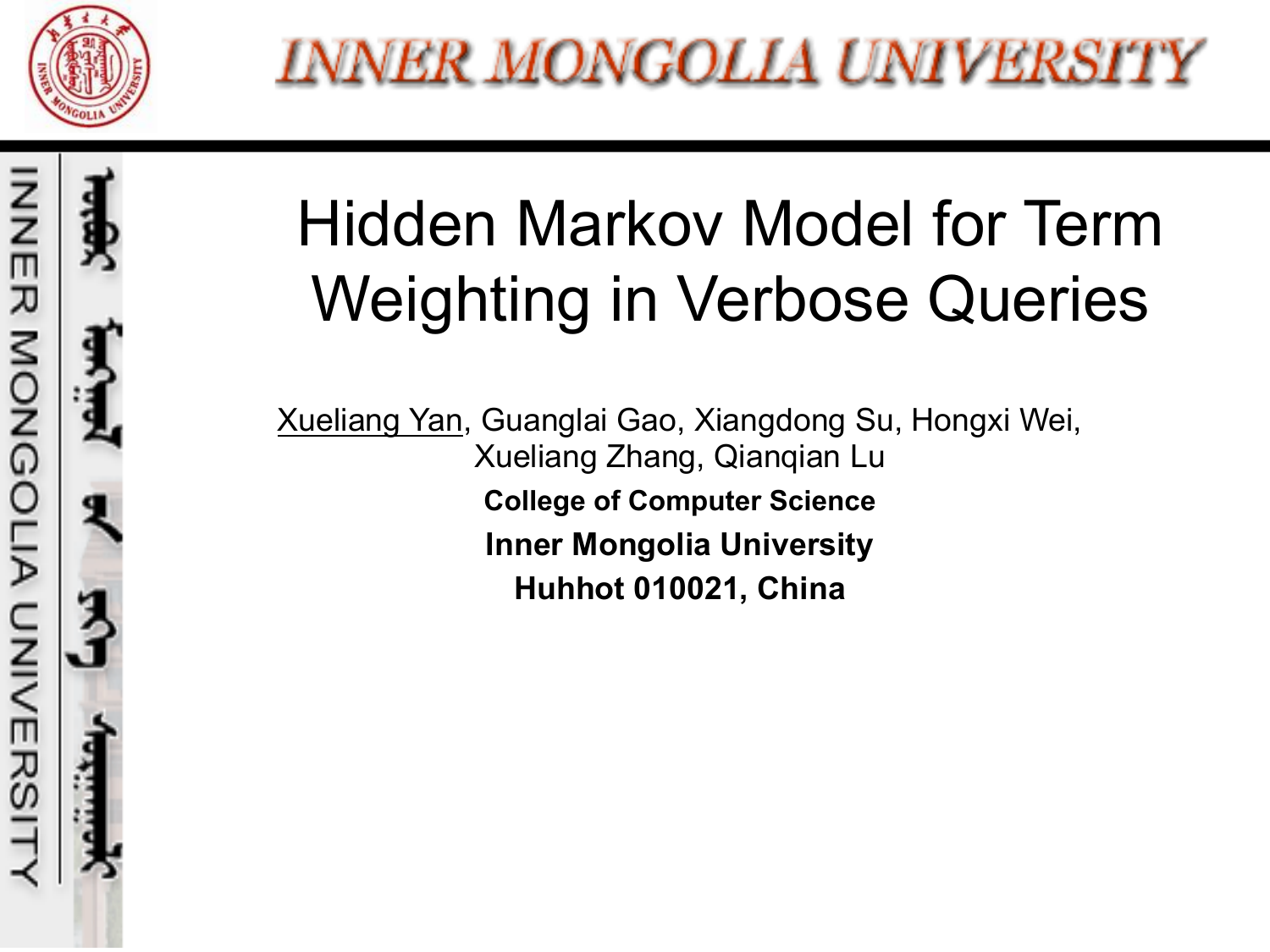

# **Outline**

- **Introduction**
- Basic Idea
- **Experiments**
- **Conclusion**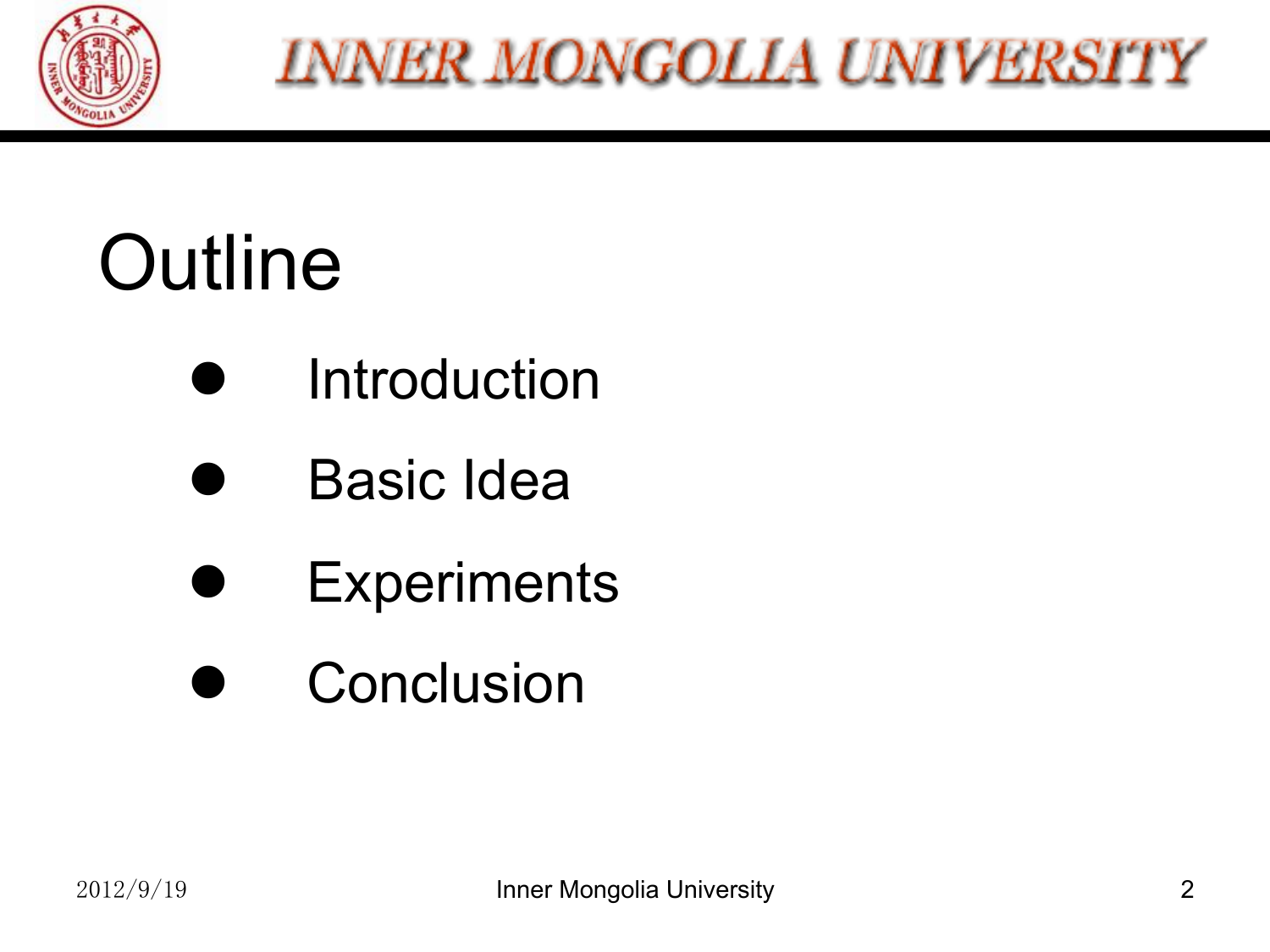

• Current search engines perform well with keyword queries

time, conference, CLEF2012

but are not, in general, effective for verbose queries.

'Can you tell me the exact time that the conference of CLEF2012 will be hold. …………………………………………'

 $\rightarrow$  The main reason for this is that most retrieval models treat all the terms in the query as equally important (an assumption that often does not hold)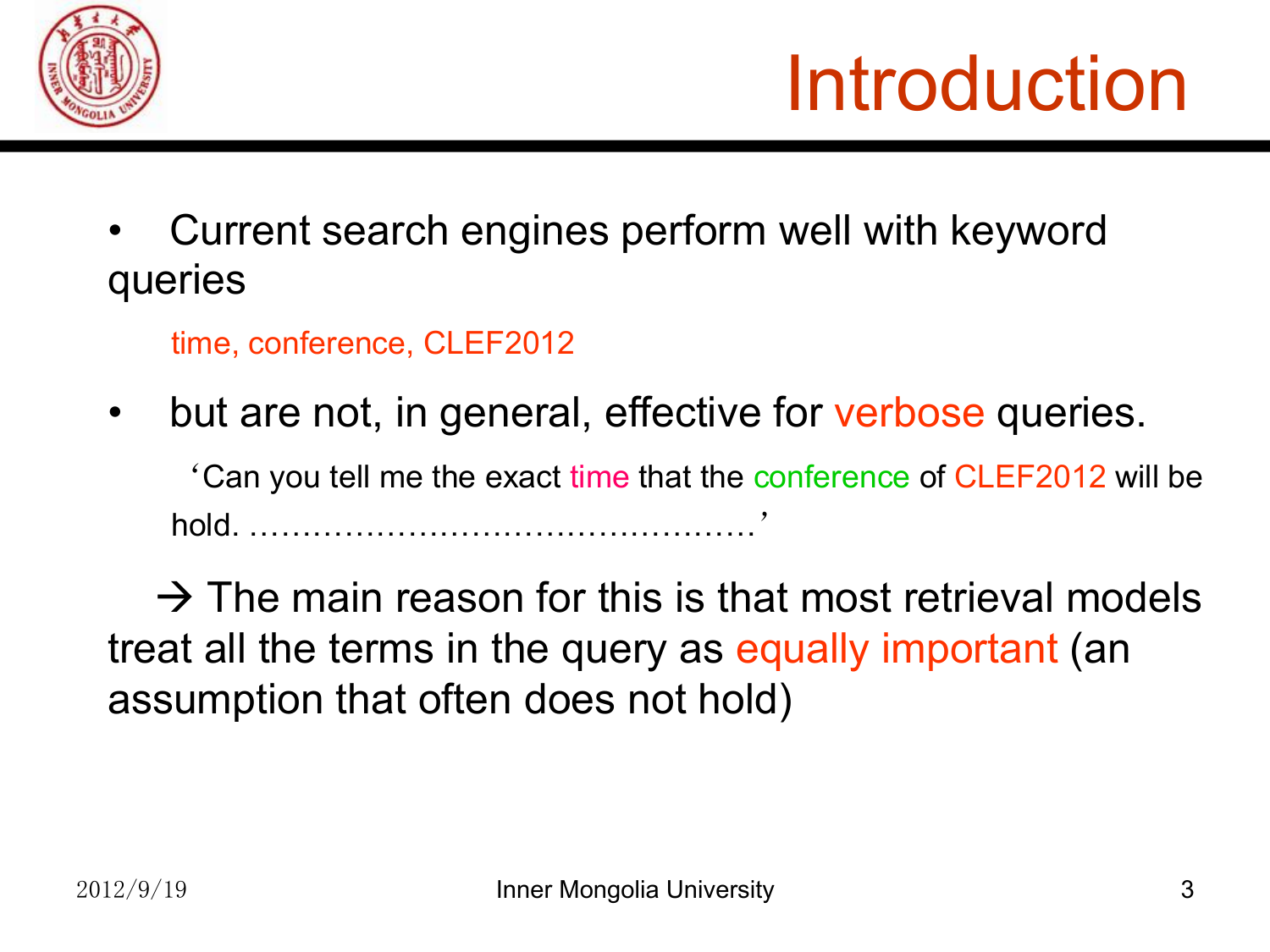

## Basic Idea

- Term POS  $\leftrightarrow$  Term Weight
	- Noun  $\rightarrow$  important;
	- $-$  Prep  $\rightarrow$  non-important
- Term organization  $\leftrightarrow$  Term Weight

NN+IN+NN:

• …

- description of nature;
- quality of life;
- extinction of wildlife;
- use of estrogen

NN+NN+IN:

- air pollution in
- owl episode in
- life style of
	- Tobacco industry for

 $\bullet$ ...

•Capture the above relationships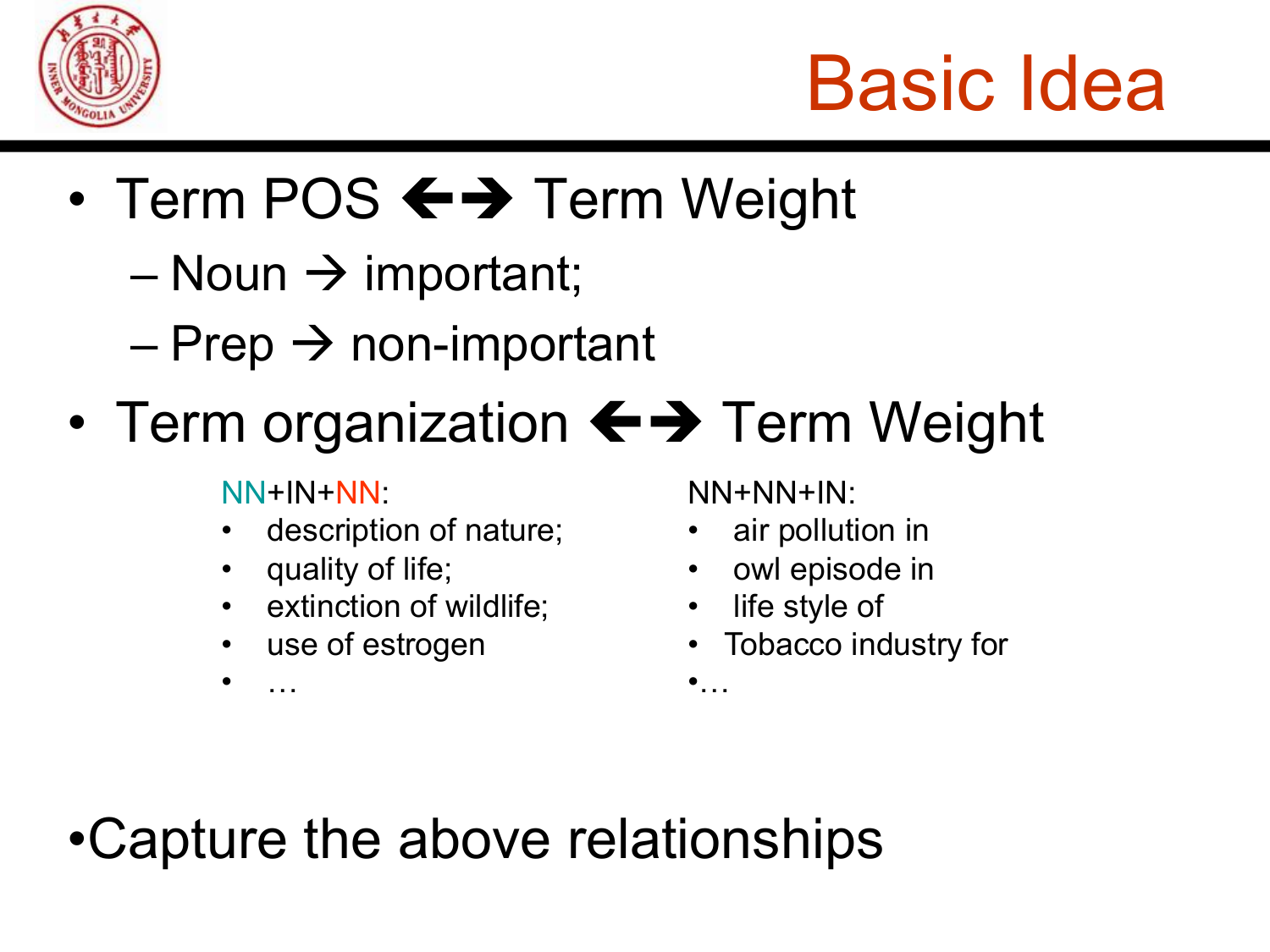### Basic Idea





Max  $P(Weight_1, Weight_2,..., Weight_n|POS_1,POS_2,...,POS_n)$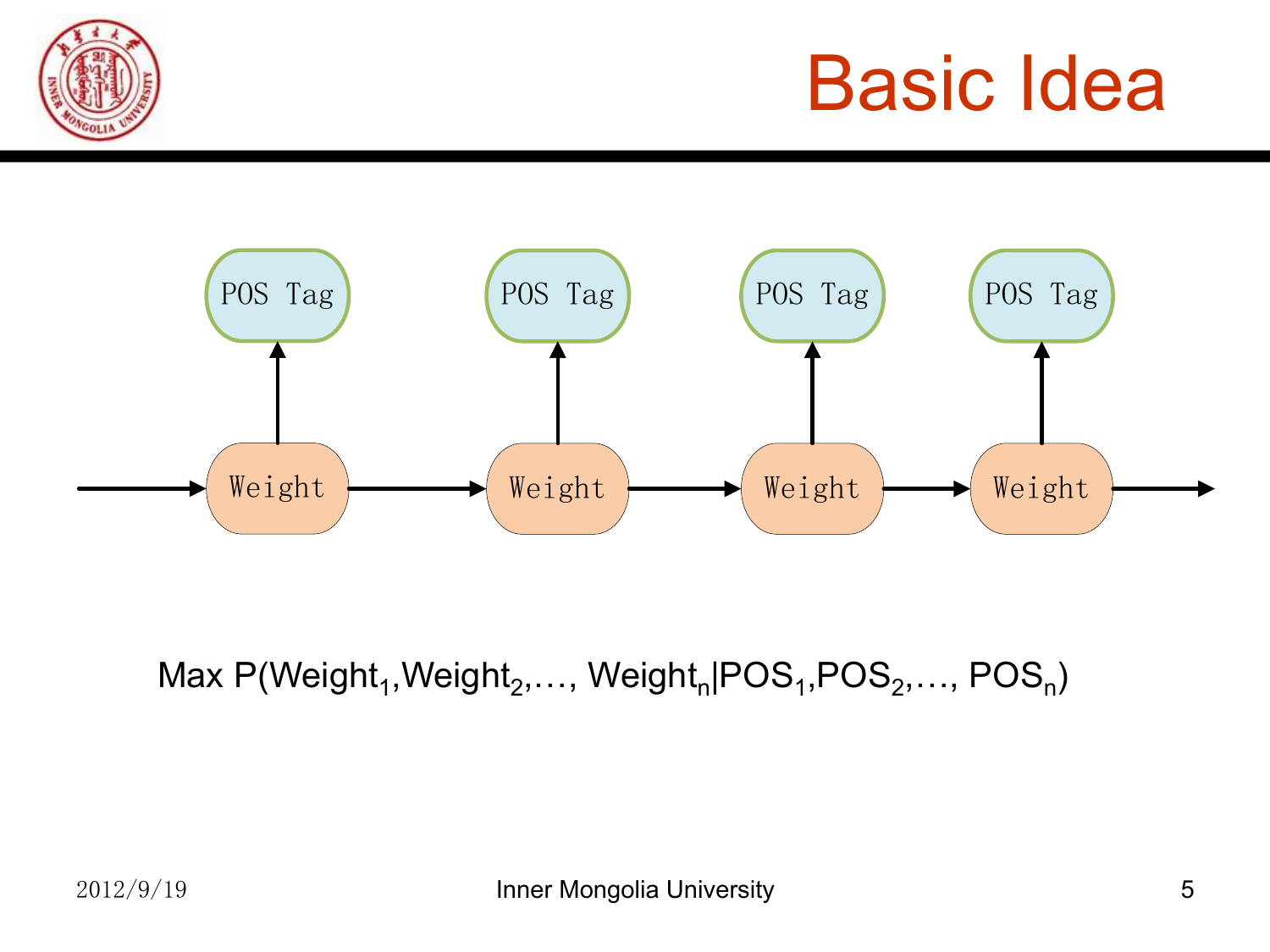



- TREC Robust04 track
- 250 topics
- Indri
- Indri Query Language

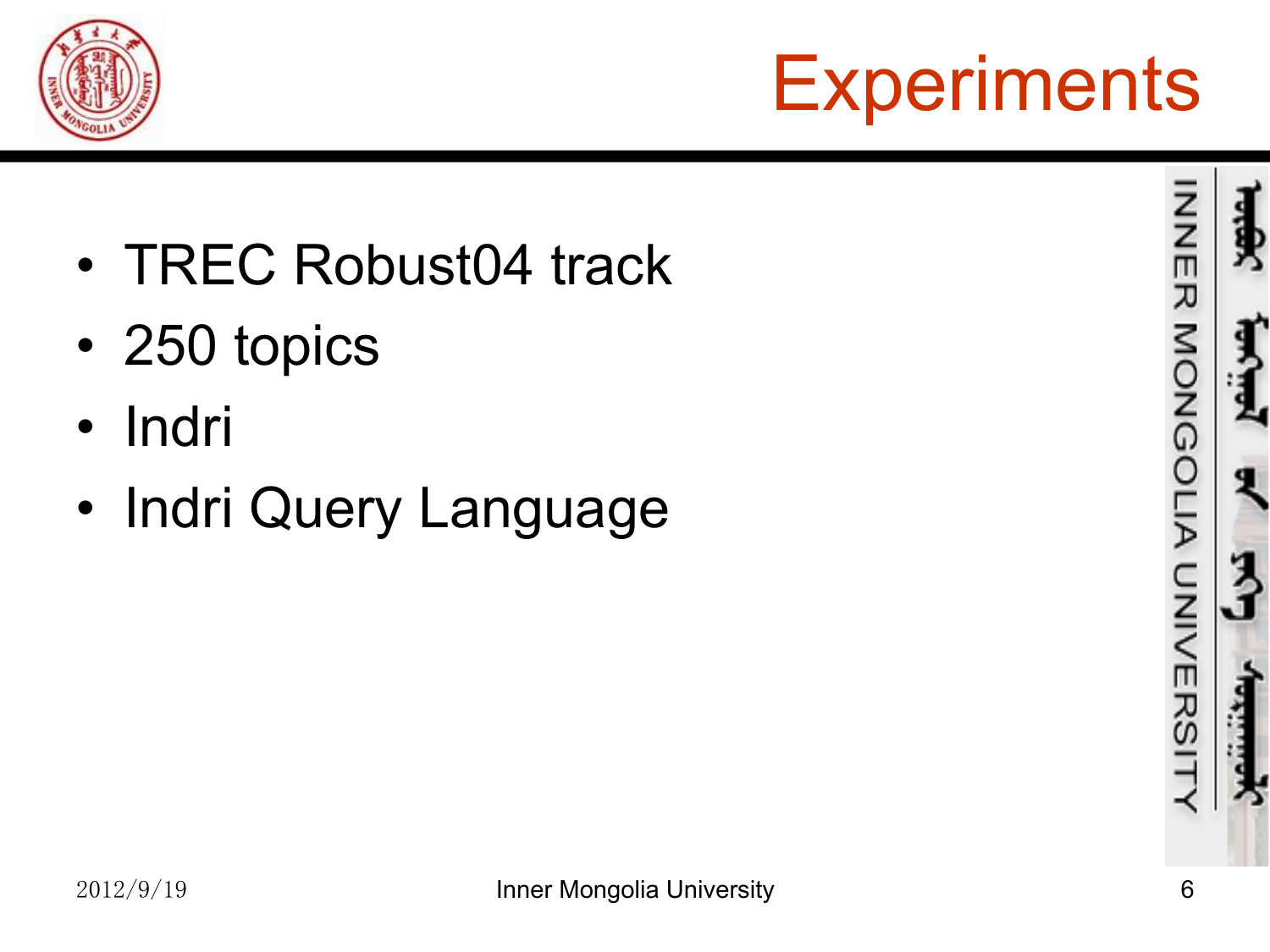



### Experiment Results

|                     | <b>TopicSet 1</b> |       | <b>TopicSet 2</b> |       | <b>TopicSet 3</b> |       | <b>TopicSet 4</b> |       | <b>TopicSet 5</b> |       |
|---------------------|-------------------|-------|-------------------|-------|-------------------|-------|-------------------|-------|-------------------|-------|
|                     | <b>MAP</b>        | P(a)5 | <b>MAP</b>        | P(a)5 | <b>MAP</b>        | P(a)5 | <b>MAP</b>        | P(a)5 | <b>MAP</b>        | P@5   |
| Query<br>Likelihood | 0.184             | 0.348 | 0.157             | 0.4   | 0.215             | 0.436 | 0.326             | 0.567 | 0.279             | 0.5   |
| <b>OKAPI</b>        | 0.188             | 0.348 | 0.165             | 0.425 | 0.221             | 0.432 | 0.321             | 0.551 | 0.279             | 0.508 |
| KC                  | 0.212             | 0.356 | 0.196             | 0.468 | 0.226             | 0.44  | 0.343             | 0.552 | 0.308             | 0.571 |
| <b>HMM</b>          | 0.213             | 0.368 | 0.189             | 0.468 | 0.224             | 0.444 | 0.335             | 0.564 | 0.291             | 0.514 |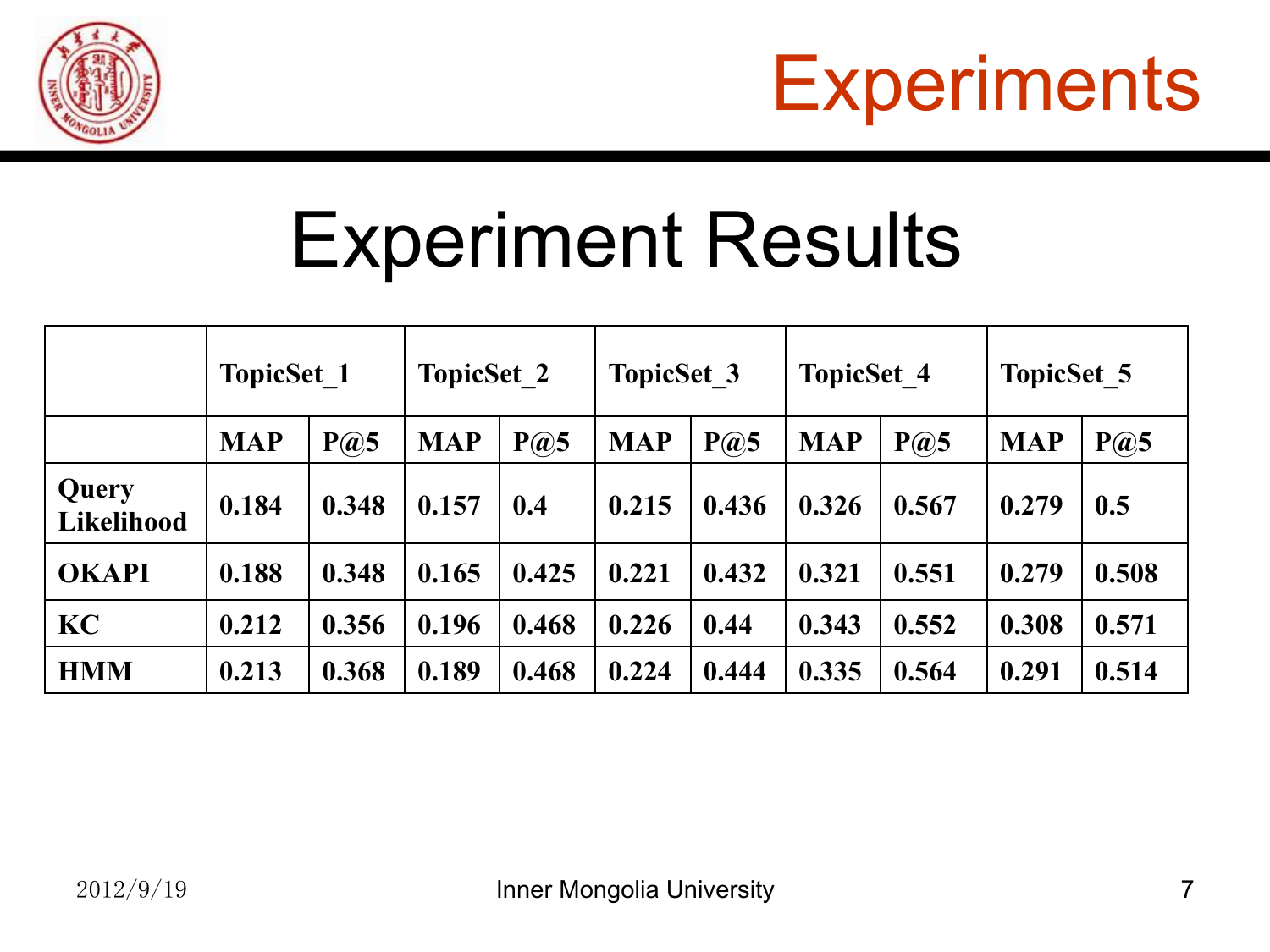

#### Results Combination

 $score_{K+H}(d) = w_{KC} * norm\_score_{KC}(d) + w_{HMM} * norm\_score_{HMM}(d)$ 

|               | <b>TopicSet 1</b> |                                 | <b>TopicSet 2</b> |       | <b>TopicSet 3</b> |       | <b>TopicSet 4</b> |       | <b>TopicSet 5</b> |                                 |
|---------------|-------------------|---------------------------------|-------------------|-------|-------------------|-------|-------------------|-------|-------------------|---------------------------------|
|               | <b>MAP</b>        | $P(\widehat{\boldsymbol{a}})$ 5 | <b>MAP</b>        | P(a)5 | <b>MAP</b>        | P(a)5 | <b>MAP</b>        | P(a)5 | <b>MAP</b>        | $P(\widehat{\boldsymbol{a}})$ 5 |
| KC            | 0.212             | 0.356                           | 0.196             | 0.468 | 0.226             | 0.44  | 0.343             | 0.552 | 0.308             | 0.571                           |
| <b>HMM</b>    | 0.213             | 0.368                           | 0.189             | 0.468 | 0.224             | 0.444 | 0.335             | 0.564 | 0.291             | 0.514                           |
| <b>KC+HMM</b> | 0.219             | 0.368                           | 0.202             | 0.476 | 0.23              | 0.448 | 0.35              | 0.576 | 0.309             | 0.563                           |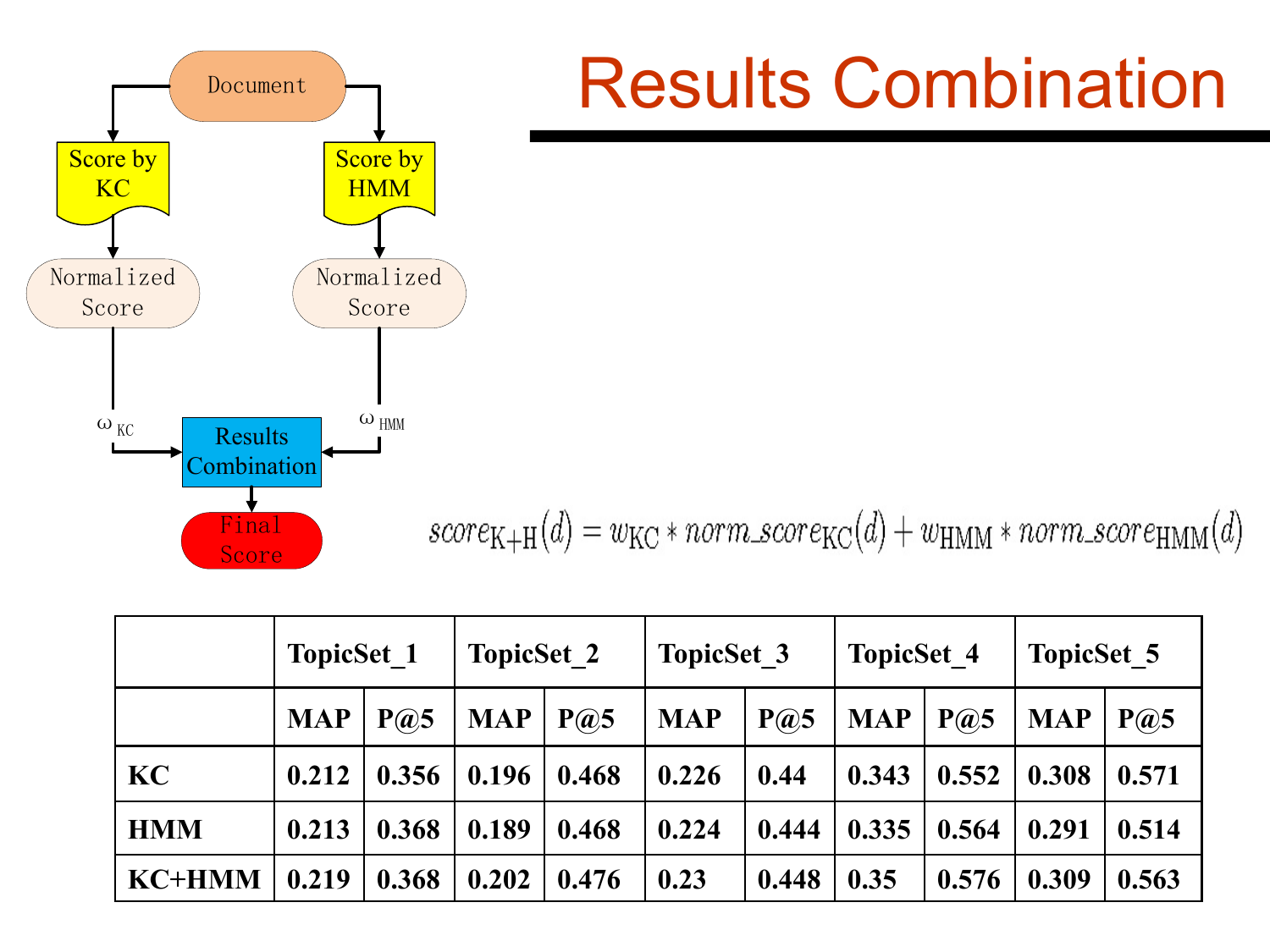



- Both POS and the Organization of term have relationship with the importance of term
- HMM can capture such information to determine term weight
- There is potential to be combined with other models that used different information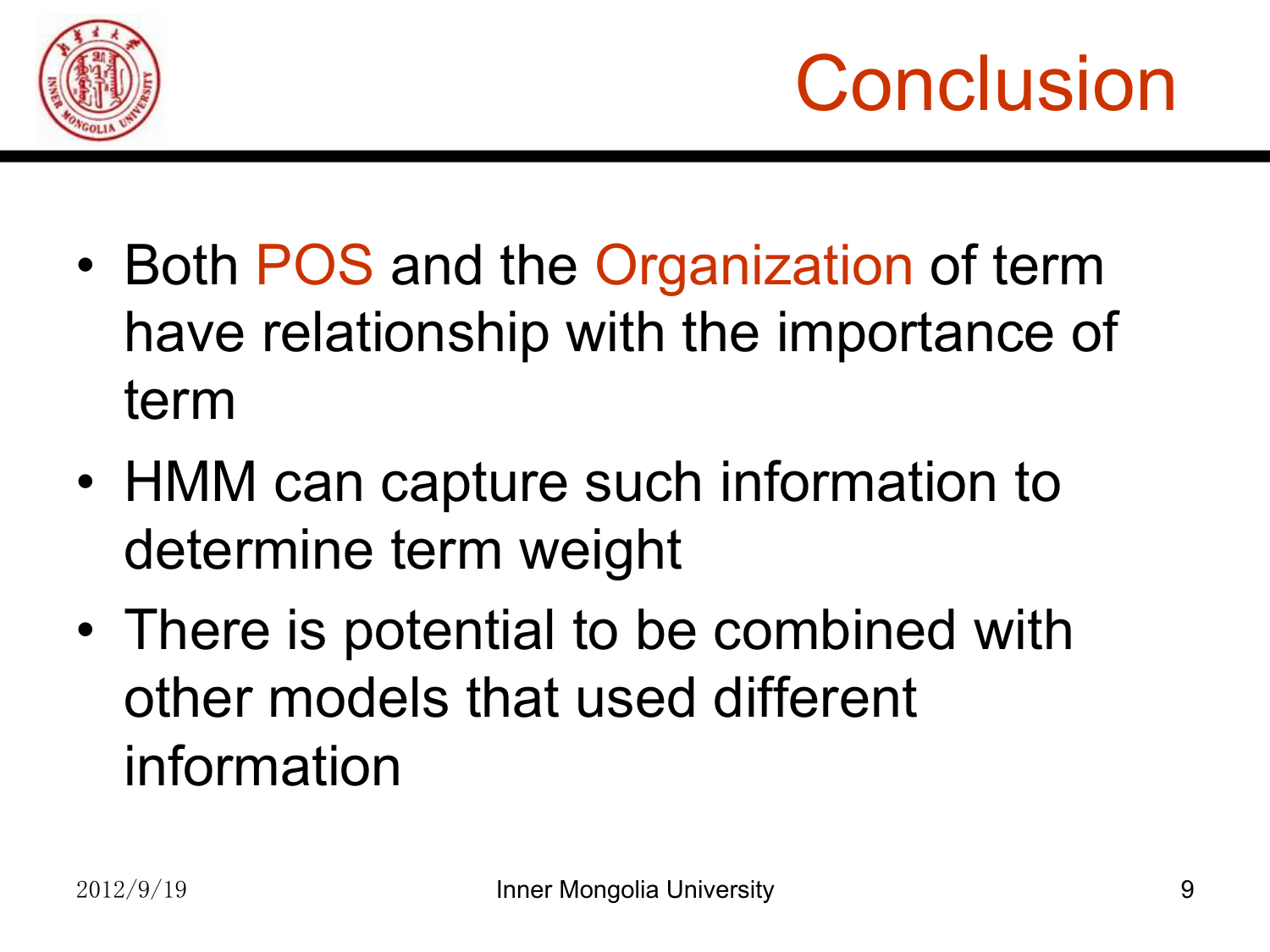

# Future Work

- Not linear, more complex, like a tree
- Other combination method